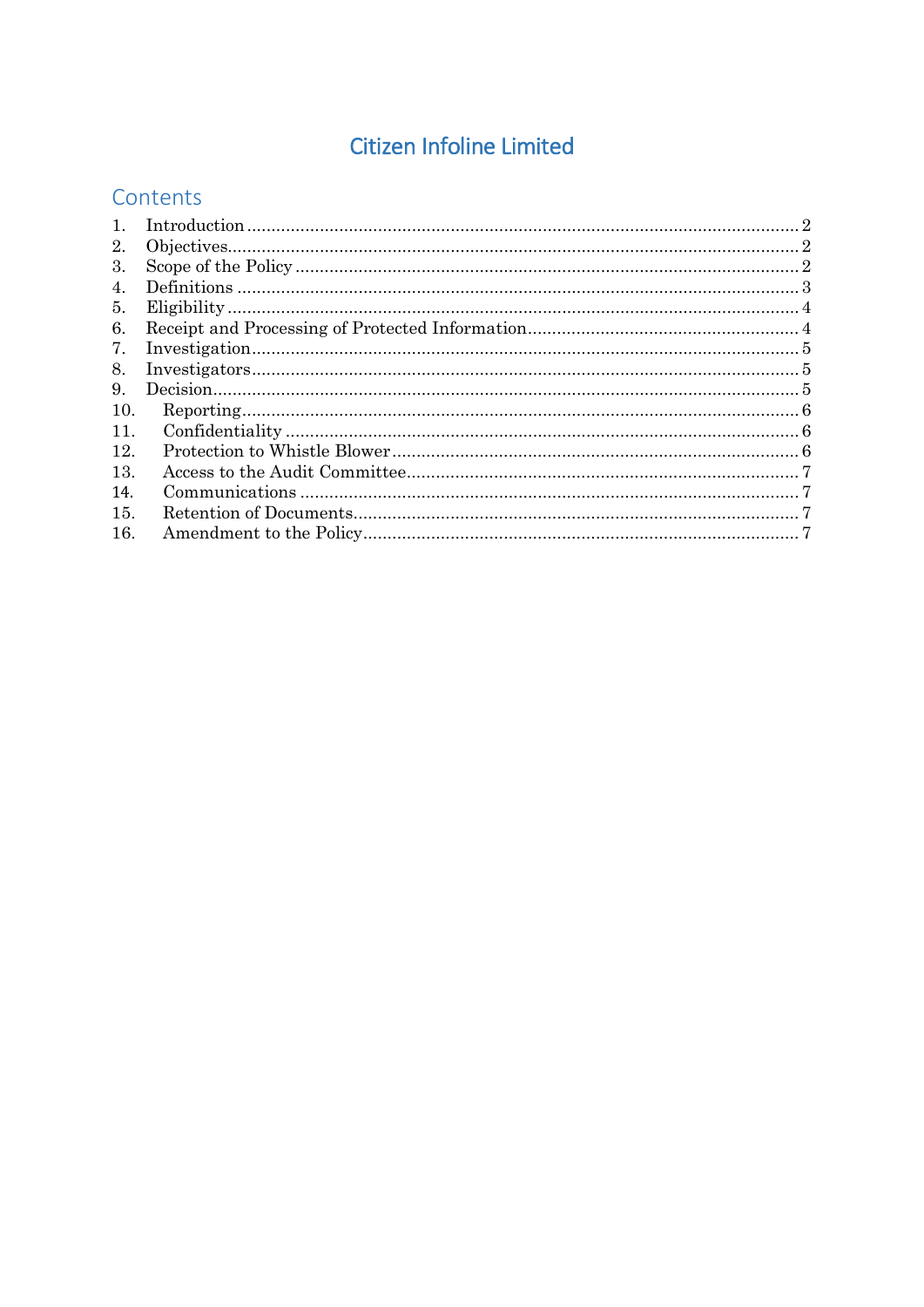# VIGIL MECHANISM / WHISTLE BLOWER POLICY

### <span id="page-1-0"></span>1. Introduction

Citizen Infoline Limited (CIL) believes in the conduct of the affairs of its constitutions in a fair and transparent manner by adopting highest standards of professionalism, honesty, integrity and ethical behaviour.

CIL is committed to developing a culture where it is safe for all employees to raise concerns about any poor or unacceptable practice and any event of misconduct or violence of law in force.

Section 177 (9) of the companies Act, 2013 read with Rules framed there under, inter-alia, provides requirement for certain class of companies to establish a vigil mechanism for employees to report to the management instances of unethical behaviour, actual or suspected fraud or violation of the law.

The Securities and Exchange Board Of India (Listing Obligations And Disclosure Requirements) Regulations, 2015, inter alia, contains similar requirement for establishment of a Vigil Mechanism termed 'Whistle Blower Policy' under following Regulations read with Schedule II:

*Regulation 4(2)(d)(iv) : The listed entity shall devise an effective whistle blower mechanism enabling stakeholders, including individual employees and their representative bodies, to freely communicate their concerns about illegal or unethical practices.*

*Regulation 46(2)(e) : The listed entity shall disseminate details of establishment of vigil mechanism/ Whistle Blower policy on its functional website.*

*Regulation 18(3) read with sub-part A of Part C of Schedule II : The role of the audit committee shall include to review the functioning of the whistle blower mechanism. In line with the commitment and legal requirement, CIL has established Vigil/ Whistle Blower Mechanism and formulated policy for the same.*

### <span id="page-1-1"></span>2. Objectives

This Vigil Mechanism/Whistle Blower Policy ("the policy") has been formulated with a view to provide a mechanism for employees of the Company to raise concerns of suspected frauds, any violations of legal/regulatory requirements or code of conduct/policy of the Company, incorrect or misrepresentation of any financial statements and reports, etc. The purpose of this Policy is to encourage CIL employees and directors who have concerns about suspected misconduct to come forward and express these concerns without fear or punishment or unfair treatment. The policy aims to provide an avenue for employees and directors to raise concerns and reassure them that they will be protected from reprisals or victimization for whistle blowing in good faith.

# <span id="page-1-2"></span>3. Scope of the Policy

The employees and directors of CIL are eligible to make protected disclosures under the Policy. An employee/director can avail of the channel provided by this Policy for raising an issue covered under this Policy.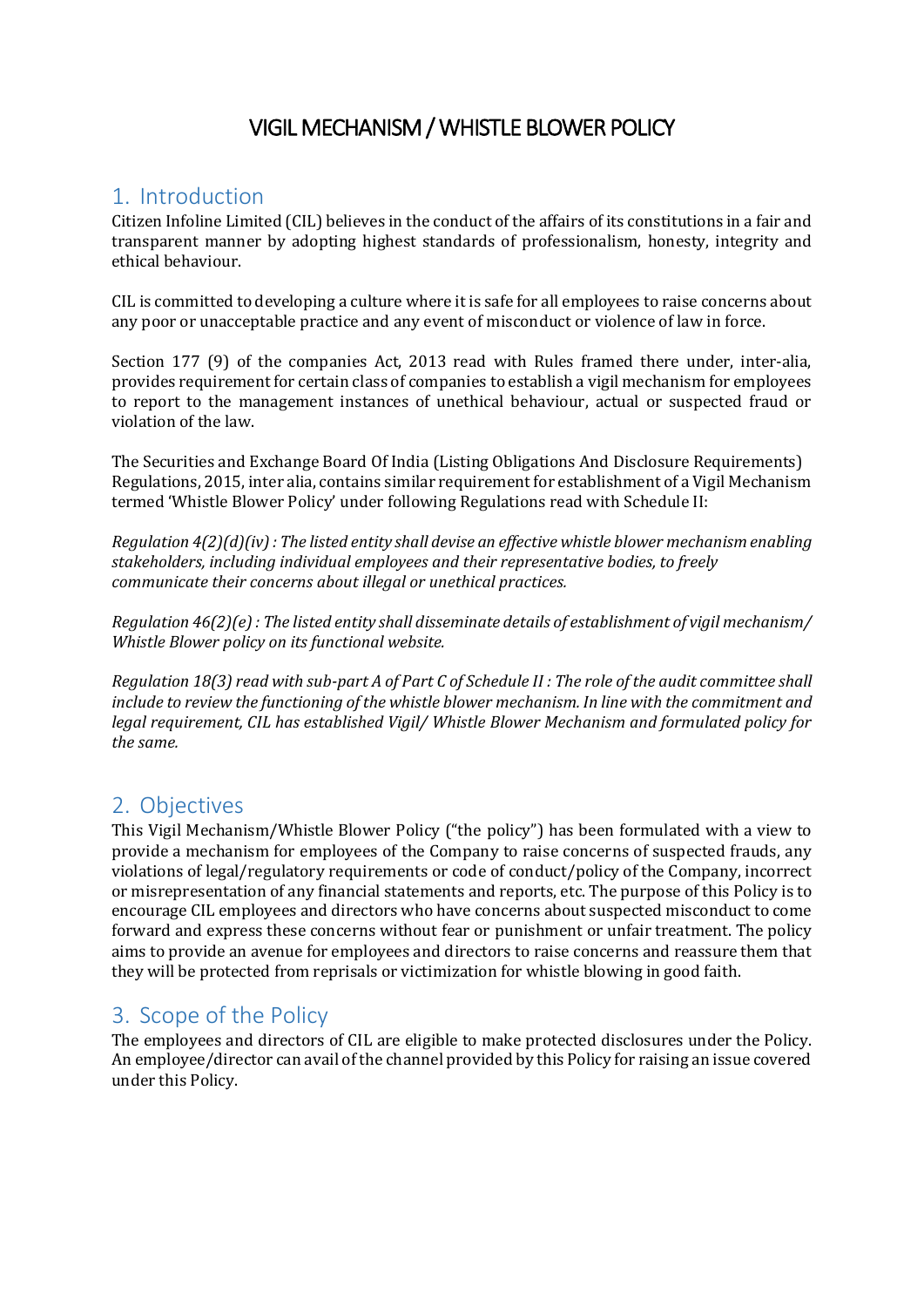The Policy covers malpractices and events which have taken place/suspected to take place including but not limited to the following –

- Abuse of authority
- Breach of contract
- Negligence causing substantial and specific danger to public health and safety
- Manipulation of CIL date/records/accounts/reports<br>• Financial irregularities, including fraud or suspecte
- Financial irregularities, including fraud or suspected fraud or Deficiencies in internal Control and c heck or deliberate error in preparations of financial Statements or Misrepresentation of financial reports
- Any unlawful act whether Criminal/Civil
- Pilferage of confidential/propriety information<br>• Deliberate violation of law/regulation
- Deliberate violation of law/regulation
- Misappropriation of funds/assets
- Deliberate violation of Rules/Code of Conduct/Policy
- Any matter or activity on account of which the interest of the Company is affected.

However, this policy neither releases employees/directors from their duty of confidentiality in the course of their work nor can it be used as a route for raising malicious or unfounded allegations against people in authority and/ or colleagues in general. Further it should not use as a route for taking up a grievance about a personal situation.

# <span id="page-2-0"></span>4. Definitions

- "Alleged wrongful conduct" shall mean violation of law, Infringement of Company's rules, misappropriation of monies, actual or suspected fraud, substantial and specific danger to public health and safety or abuse of authority".
- "Audit Committee" means a committee constituted by the Board of Directors of the Company in accordance with the guidelines of Listing Agreement and Companies Act, 2013.
- "Board" means the Board of Directors of the Company.
- "Company" means the Citizen Infoline Limited.
- "Code" means D\Code of Conduct for Directors and Senior Management Executives adopted by Citizen Infoline Limited.
- "Employees" means the present employees of the Company (Whether working in India or abroad).
- "Protected Disclosure" means a concern raised by director, employee or group of employees of the Company, through a written communication and made in good faith which discloses or demonstrates information about an unethical or improper activity with respect to the Company.
- "Subject" means a person or group of persons against or in relation to whom a protected Disclosure is made or evidence gathered during the course of an investigation.
- "Vigilance and Ethics Officer" means an officer appointed to receive protected Disclosures from Whistle Blower, maintaining records thereof, placing the same before the Audit Committee for its disposal and informing the Whistle blower the result thereof. The Chairman of the Company shall act as Vigilance and Ethics Officer of the Company.
- "Whistle Blower" is an employee/director or group of employees/directors who make a protected disclosure under this policy and also referred to in this policy as complainant.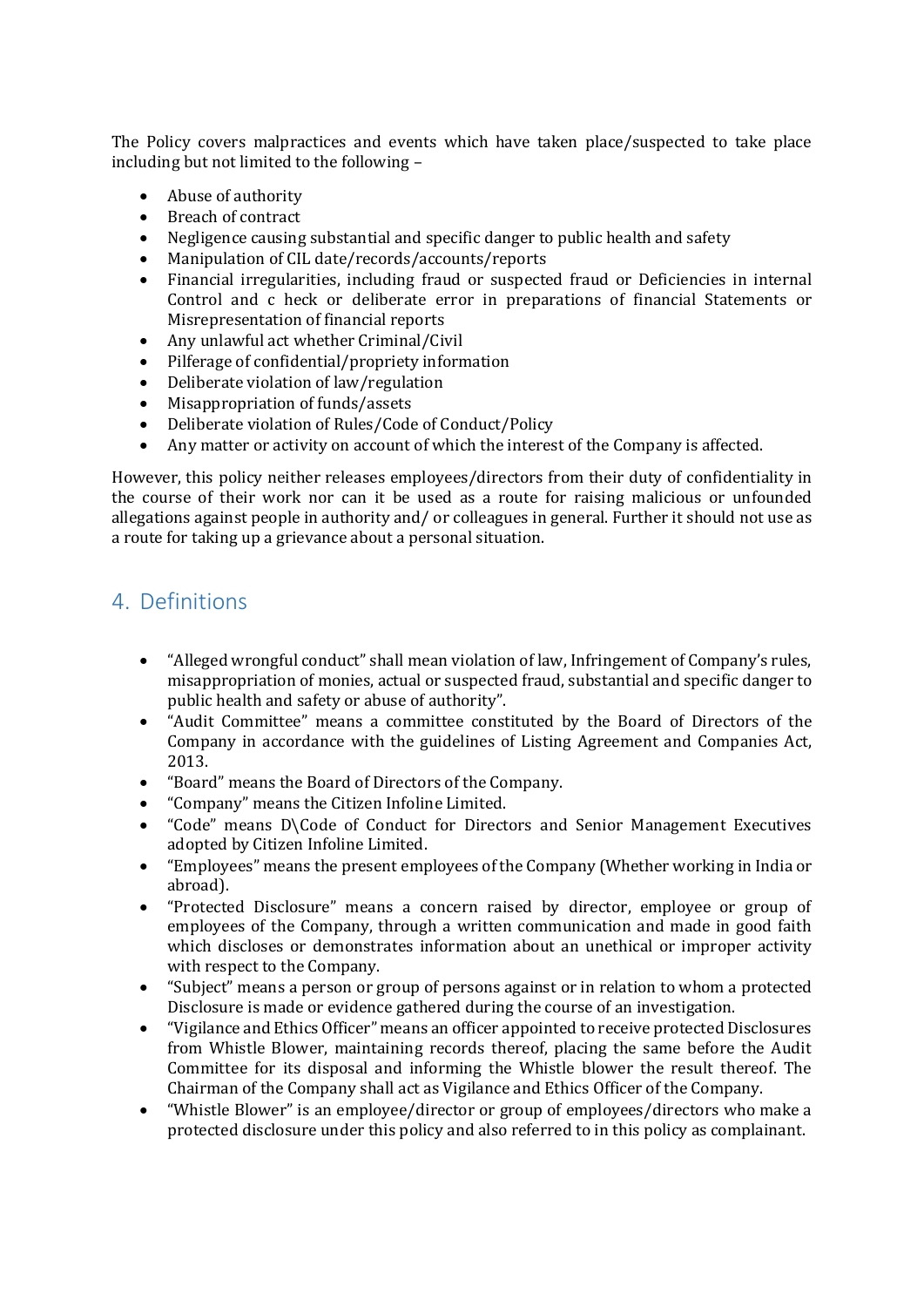## <span id="page-3-0"></span>5. Eligibility

All Employees and directors of the company are eligible to make protected Disclosures under the policy in relation to matters concerning the company.

# <span id="page-3-1"></span>6. Receipt and Processing of Protected Information

- 6.1. All protected Disclosures should be reported in writing and in duplicate by the whistle blower as soon as possible after the Whistle blower becomes aware of the same so as to ensure a clear understanding of the issues raised and should either be typed or written in a legible handwriting in English, Hindi or Gujarati.
- 6.2. The protected disclosure should be submitted in a closed and secure envelope and should be super scribed as "Protected disclosure under the Whistle Blower policy".
- 6.3. Alternatively, the same can also be sent through email with the subject "Protected disclosure under the Whistle Blower policy".
- 6.4. Anonymous / Pseudonymous disclosure shall not be entertained by the Vigilance and Ethics Officer.
- 6.5. The Protected Disclosure should be forwarded under a covering letter signed by the complainant i.e. the protected disclosure and its covering letter should be separate to ensure that the identity of the complainant remains secure and confidential, the protected Disclosure should note signed by the Complainant. The Vigilance and Ethics Office / Chairman of the Audit Committee as the case may be, shall detach the covering letter bearing the identity of the Whistle Blower and process only the Protected Disclosure.
- 6.6. Protected disclosures should be factual and not speculative or in the nature off a conclusion, and should contain as much specific information as possible to allow for proper assessment of the nature and extent of the concern.
- 6.7. All Protected Disclosures should be addressed to the Vigilance and Ethics Officer of the company or to the Chairman of the Audit Committee as stated below

a) Any protected Disclosure against any employee of the Company shall be addressed to the Vigilance and Ethics Officer of the Company.

b) Any protected Disclosure against any director of the Company (except Chairman of the Audit Committee) should be addressed to the Chairman of the Audit committee.

c) Any Protected Disclosure against the Chairman of the Audit Committee should be addressed to the Vigilance and Ethics Officer of the Company.

d) On receipt of the protected Disclosure, the Vigilance and Ethics Officer/ Chairman of the Audit Committee, as the case may be, shall make a record of the protected disclosure and also ascertain from the Whistle Blower whether he was the person who made the Protected Disclosure or not.

The record will include:

- Brief facts;
- Whether the same protected Disclosure was raised previously by anyone, and if so, the outcome thereof;
- Details of actions taken by Vigilance and Ethics Officer / Chairman of the Audit Committee for processing the said complaint.
- Findings of the Audit Committee on the said complaint
- The recommendations of the Audit Committee/ other action(s) on said complaint.
- •
- e) The Audit Committee, if deems fit, may call for further information or particulars from the Whistle Blower.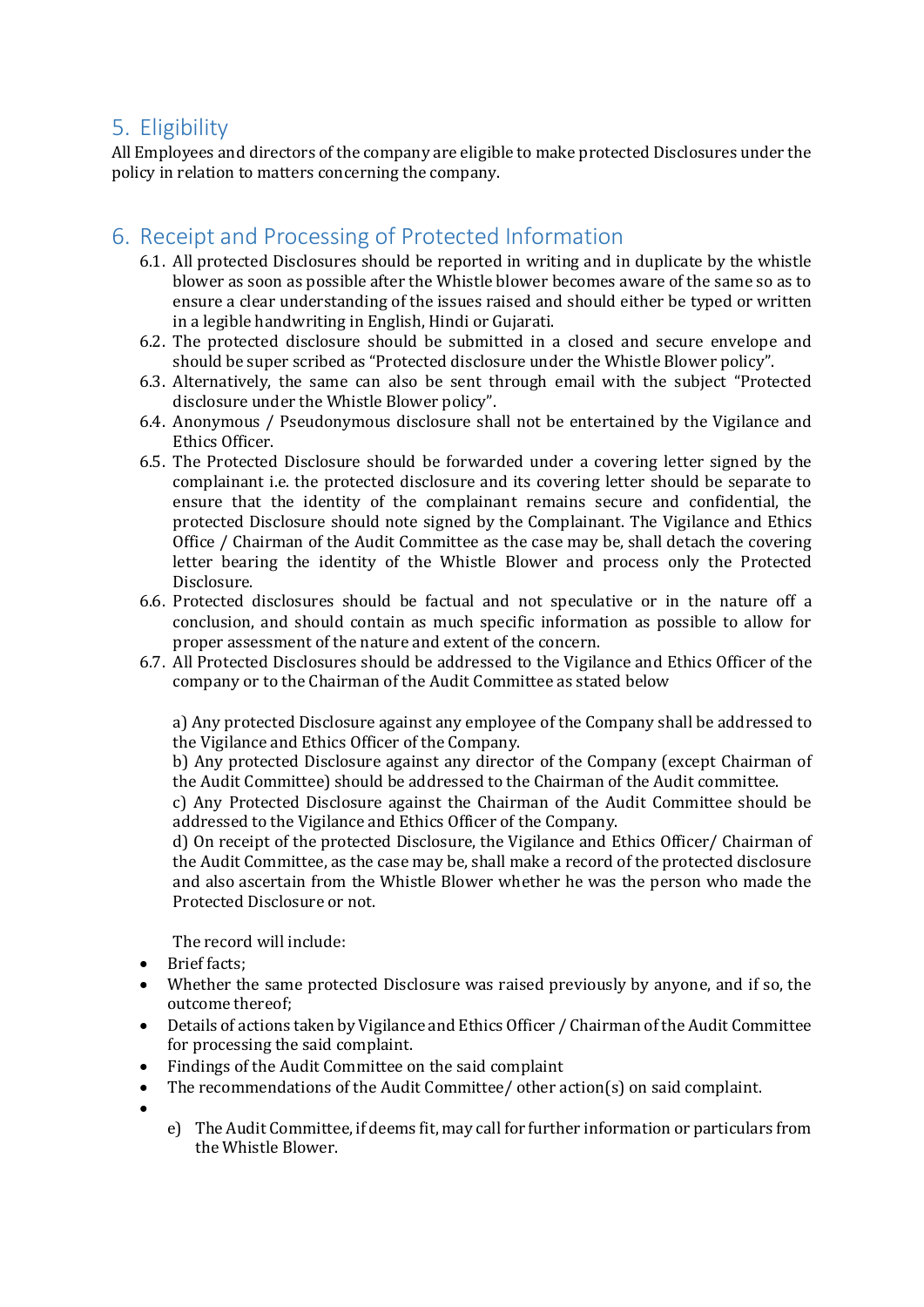- 6.8 The details of the Vigilance and Ethics Office and the chairman of the Audit committee are as under: -
- a) Vigilance and Ethics Officer Mr. Omprakash Jain Chairman of the Company
- b) Chairman of Audit Committee Mr. Vikas Jirawala– Independent Director

### <span id="page-4-0"></span>7. Investigation

- 7.1. All Protected Disclosures under this policy will be recorded and thoroughly investigated by the Vigilance and Ethics Officer of the company who will investigate / oversee the investigations under the authorization of the Audit committee and may at its discretion consider involving any other Office(s)/ Employee(s) of the Company and/ or an outside agency for the purpose of investigation.
- 7.2. The decision to conduct an investigation is by itself not an accusation and is to be treated as a neutral fact finding process.
- 7.3. Subject(s) will normally be informed in writing of the allegations at the outset of a formal investigation and have opportunities for providing their inputs during the investigation.
- 7.4. Subject(s) shall have a duty to co-operate with the Vigilance & ethics Officer/Audit committee or any of the officer(s)/Employee(s) or an outside agency appointed by them in this regard.
- 7.5. Subject(s) have a right to consult with a person or persons of their choice, other than the Vigilance and Ethics Officer / Investigators and/or members of the Audit Committee.
- 7.6. Subject(s) have a right to be heard and the Vigilance and Ethics Officer must give adequate time and opportunity for the subject to communicate his/her says in the matter.
- 7.7. Subject(s) have a responsibility not to interfere with the investigation. Evidence shall not be withheld, destroyed or tampered with and witness shall not be influenced, coached, threatened or intimidated by the subject(s).
- 7.8. Unless there are compelling reasons not to do so, subject(s) will be given the opportunity to respond to material findings contained in the investigation report. No allegation of wrong doing against a subject(s) shall be considered as maintainable unless there is good evidence in support of the allegation.
- 7.9. Subject(s) have a right to be informed of the outcome of the investigations. If allegations are not sustained, the Subject(s) should be consulted as to whether public disclosure of the investigation results would be in the best interest of the subject(s) and the company.<br>7.10. The Vigilance and Ethics Officer shall complete the investigation normally within
- The Vigilance and Ethics Officer shall complete the investigation normally within 90 days of the receipt of the protected Disclosure and is extendable by such period as the Audit committee deems fit.

#### <span id="page-4-1"></span>8. Investigators

- 8.1. Investigators are required to conduct a process towards fact-finding and analysis, Investigators shall derive their authority and access rights from the Audit Committee when acting within the course and scope of their investigation.
- 8.2. Technical and other resources may be drawn upon as necessary to augment the investigation. All investigators shall be independent and unbiased both in fact and as perceived. Investigators have a duty of fairness, objectivity thoroughness, ethical behaviour, and observance of legal and professional standards.

#### <span id="page-4-2"></span>9. Decision

If an investigation leads the Audit Committee to conclude that an improper or unethical act has been committed, the Audit Committee shall recommend to the management of the Company to take such disciplinary or corrective action as the Audit Committee may deem fit. It is clarified that any disciplinary or corrective action initiated against the Subject(s) as a result of the findings of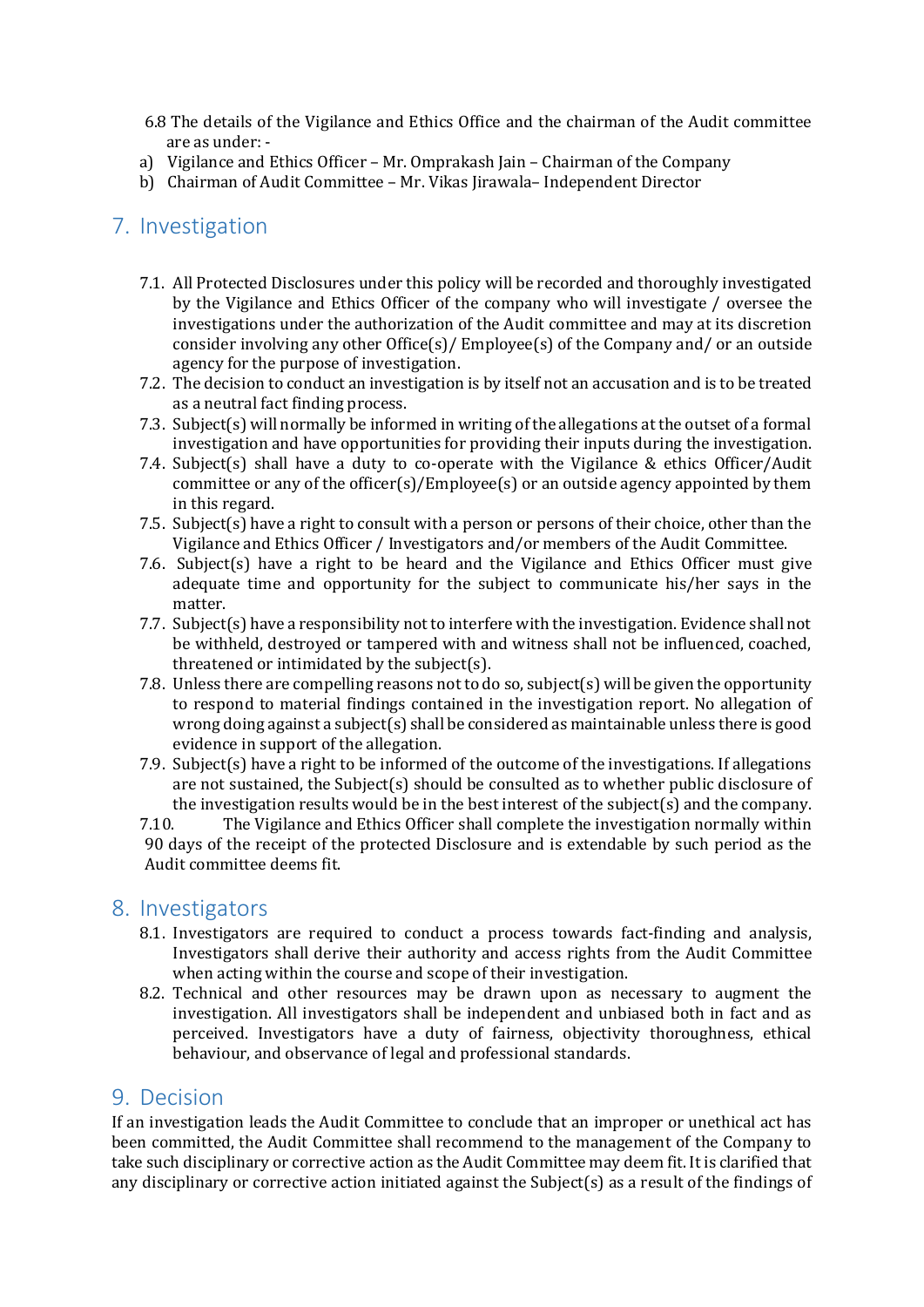an investigation pursuant to this Policy, shall adhere to the applicable disciplinary procedures. The Principal of natural justice must be followed by the committee.

#### <span id="page-5-0"></span>10. Reporting

The Vigilance and Ethics Officer shall submit a report to the Audit Committee on quarterly basis about all protected disclosures referred to him since the last report together with the results of investigations, if any.

## <span id="page-5-1"></span>11. Confidentiality

- 11.1. The Whistle blower, vigilance and Ethics Officer, members of Audit committee, the subject(s) and everybody involved in the process shall:
	- Maintain confidentiality of all matters under this Policy<br>• Discuss only to the extent or with those persons as requ
	- Discuss only to the extent or with those persons as required under this policy for completing the process of investigations on need to know basis.
	- Not keep the papers unattended anywhere at any time.<br>• Keep the electronic mails / files under password.
	- Keep the electronic mails / files under password.

# <span id="page-5-2"></span>12. Protection to Whistle Blower

- 12.1. No unfair treatment will be meted out to a Whistle blower by virtue of his/ her having reported a Protected Disclosure under this policy. The company, as a policy, condemns, any kind of discrimination, harassment, victimization or any other unfair employment practice being adopted against Whistle blower. Complete protection will, therefore, be given to Whistle Blowers against any unfair practice like retaliation, threat or intimidation of termination / suspension of service, disciplinary action, transfer demotion, refusal of promotion or the like including any direct or indirect use of authority to obstruct the Whistle Blower's right to continue to perform his duties / functions including making further Protected disclosure.
- 12.2. The Company will take steps to minimize difficulties, which the Whistle Blower may experience as a result of making the Protected disclosure. Thus if the Whistle blower is required to give evidence in criminal or disciplinary proceedings, the Company will arrange for the Whistle blower to receive advice about the procedure etc.
- 12.3. The identity of the Whistle blower shall be kept confidential to the extent possible and permitted under law. The identity of the Whistle blower will not be revealed unless he himself has made either his details public or disclosed his identity to any other office or authority. In the event of the identity of the Whistle Blower being disclosed, the Audit Committee is authorized to initiate appropriate action as per extant regulations against the person or agency making such disclosure.
- 12.4. Any other Employee assisting in the said investigation shall also be protected to the same extent as the Whistle Blower. Provided however that the Whistle blower before making a complaint has reasonable belief that an issue exists and he has acted in good faith. Any complaint not made in good faith as assessed such by the Audit Committee shall be viewed seriously and the Whistle Blower shall be subject to disciplinary action as per the Rules / certified standing orders of the Company. This policy does not protect an employee from an adverse action taken independent of his disclosure of unethical and improper practice etc. unrelated to a disclosure made pursuant to this policy.